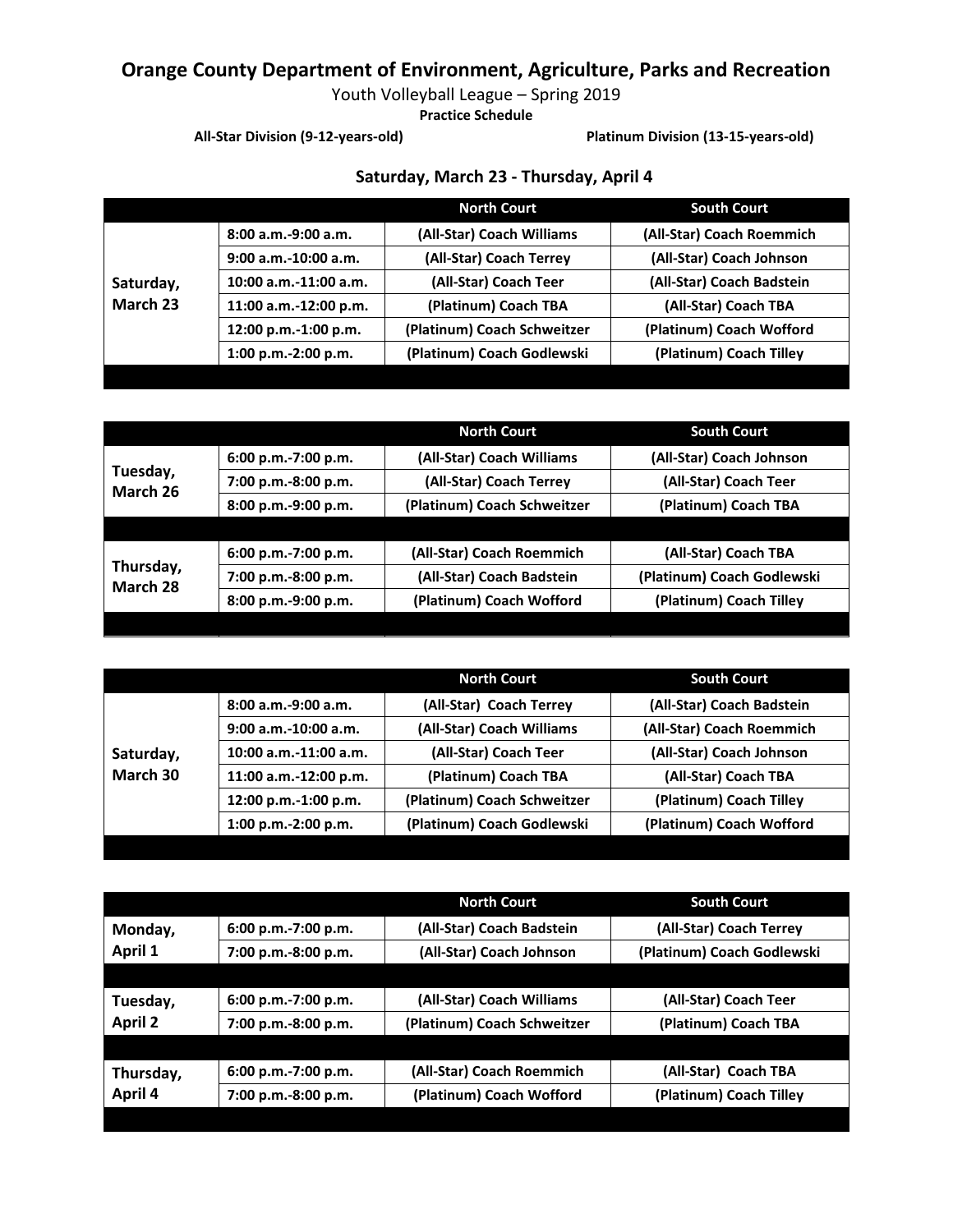### Youth Volleyball League – Spring 2019

**Practice Schedule**

**All-Star Division (9-12-years-old) Platinum Division (13-15-years-old)**

#### **Saturday, April 6 - Thursday, April 11**

|           |                         | North Court                 | <b>South Court</b>        |
|-----------|-------------------------|-----------------------------|---------------------------|
|           | $8:00$ a.m.-9:00 a.m.   | (All-Star) Coach Terrey     | (All-Star) Coach TBA      |
|           | $9:00$ a.m.-10:00 a.m.  | (All-Star) Coach Johnson    | (All-Star) Coach Badstein |
| Saturday, | $10:00$ a.m.-11:00 a.m. | (All-Star) Coach Williams   | (All-Star) Coach Roemmich |
| April 6   | 11:00 a.m.-12:00 p.m.   | (Platinum) Coach Godlewski  | (All-Star) Coach Teer     |
|           | 12:00 p.m.-1:00 p.m.    | (Platinum) Coach TBA        | (Platinum) Coach Wofford  |
|           | 1:00 p.m.-2:00 p.m.     | (Platinum) Coach Schweitzer | (Platinum) Coach Tilley   |
|           |                         |                             |                           |

|           |                       | <b>North Court</b>          | <b>South Court</b>         |
|-----------|-----------------------|-----------------------------|----------------------------|
| Monday,   | $6:00 p.m.-7:00 p.m.$ | (All-Star) Coach Badstein   | (All-Star) Coach Terrey    |
| April 8   | 7:00 p.m.-8:00 p.m.   | (All-Star) Coach Johnson    | (Platinum) Coach Godlewski |
|           |                       |                             |                            |
| Tuesday,  | $6:00 p.m.-7:00 p.m.$ | (All-Star) Coach Williams   | (All-Star) Coach Teer      |
| April 9   | 7:00 p.m.-8:00 p.m.   | (Platinum) Coach Schweitzer | (Platinum) Coach TBA       |
|           |                       |                             |                            |
| Thursday, | $6:00 p.m.-7:00 p.m.$ | (All-Star) Coach Roemmich   | (All-Star) Coach TBA       |
| April 11  | 7:00 p.m.-8:00 p.m.   | (Platinum) Coach Wofford    | (Platinum) Coach Tilley    |
|           |                       |                             |                            |

|                       |                       | <b>North Court</b>          | <b>South Court</b>         |
|-----------------------|-----------------------|-----------------------------|----------------------------|
| Monday,               | 6:00 p.m.-7:00 p.m.   | (All-Star) Coach Badstein   | (All-Star) Coach Terrey    |
| April 15              | 7:00 p.m.-8:00 p.m.   | (All-Star) Coach Johnson    | (Platinum) Coach Godlewski |
|                       |                       |                             |                            |
| Tuesday,              | $6:00 p.m.-7:00 p.m.$ | (All-Star) Coach Williams   | (All-Star) Coach Teer      |
| April 16              | 7:00 p.m.-8:00 p.m.   | (Platinum) Coach Schweitzer | (Platinum) Coach TBA       |
|                       |                       |                             |                            |
| Thursday,<br>April 18 | $6:00 p.m.-7:00 p.m.$ | (All-Star) Coach Roemmich   | (All-Star) Coach TBA       |
|                       | 7:00 p.m.-8:00 p.m.   | (Platinum) Coach Wofford    | (Platinum) Coach Tilley    |
|                       |                       |                             |                            |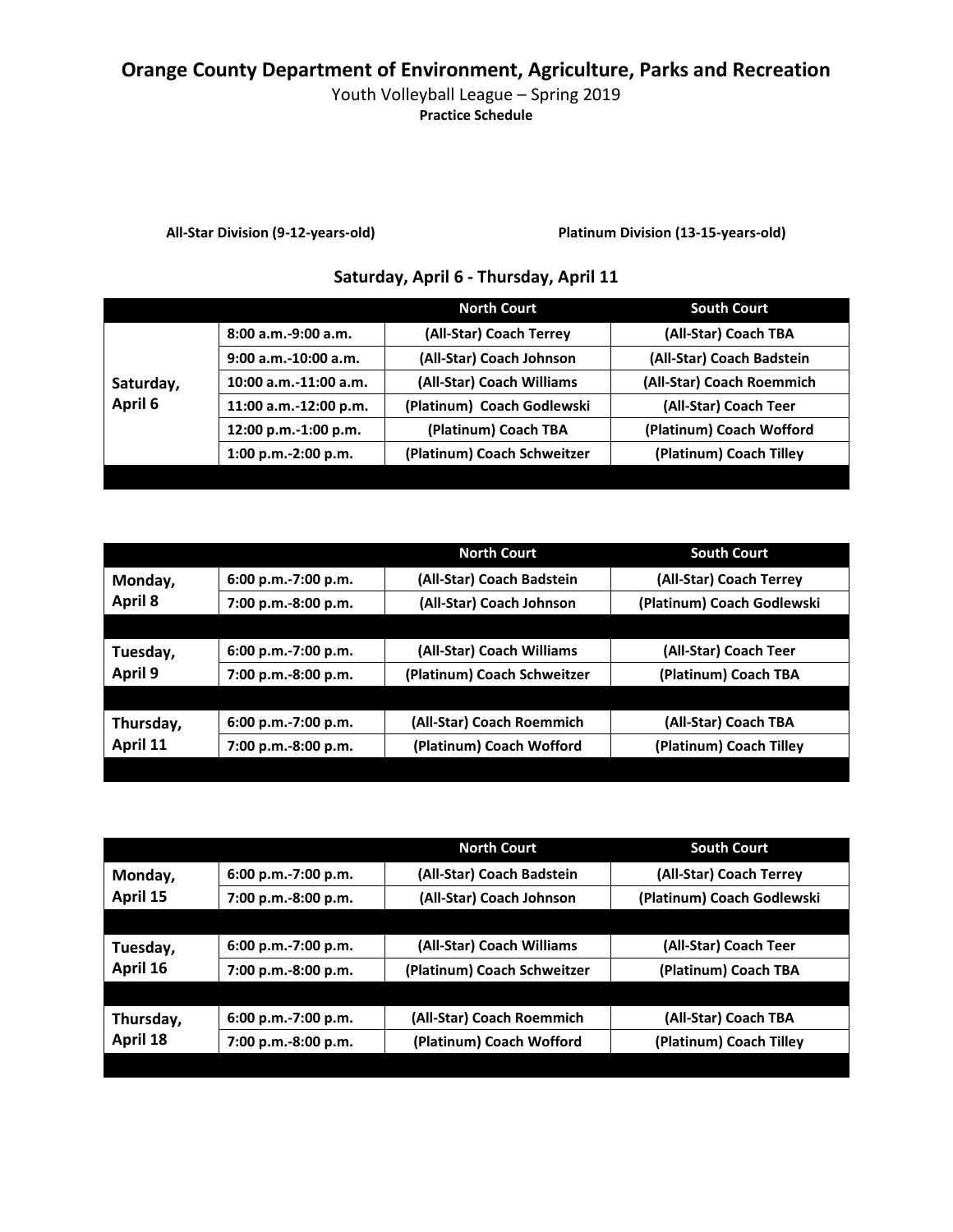### Youth Volleyball League – Spring 2019

**Practice Schedule**

**All-Star Division (9-12-years-old) Platinum Division (13-15-years-old)**

### **Monday, April 22 - Thursday, May 2**

|                       |                       | <b>North Court</b>          | <b>South Court</b>         |
|-----------------------|-----------------------|-----------------------------|----------------------------|
| Monday,               | $6:00 p.m.-7:00 p.m.$ | (All-Star) Coach Badstein   | (All-Star) Coach Terrey    |
| <b>April 22</b>       | 7:00 p.m.-8:00 p.m.   | (All-Star) Coach Johnson    | (Platinum) Coach Godlewski |
|                       |                       |                             |                            |
| Tuesday,              | $6:00 p.m.-7:00 p.m.$ | (All-Star) Coach Williams   | (All-Star) Coach Teer      |
| April 23              | 7:00 p.m.-8:00 p.m.   | (Platinum) Coach Schweitzer | (Platinum) Coach TBA       |
|                       |                       |                             |                            |
| Thursday,<br>April 25 | $6:00 p.m.-7:00 p.m.$ | (All-Star) Coach Roemmich   | (All-Star) Coach TBA       |
|                       | 7:00 p.m.-8:00 p.m.   | (Platinum) Coach Wofford    | (Platinum) Coach Tilley    |
|                       |                       |                             |                            |

|           |                       | <b>North Court</b>          | <b>South Court</b>         |
|-----------|-----------------------|-----------------------------|----------------------------|
| Monday,   | 6:00 p.m.-7:00 p.m.   | (All-Star) Coach Badstein   | (All-Star) Coach Terrey    |
| April 29  | 7:00 p.m.-8:00 p.m.   | (All-Star) Coach Johnson    | (Platinum) Coach Godlewski |
|           |                       |                             |                            |
| Tuesday,  | 6:00 p.m.-7:00 p.m.   | (All-Star) Coach Williams   | (All-Star) Coach Teer      |
| April 30  | 7:00 p.m.-8:00 p.m.   | (Platinum) Coach Schweitzer | (Platinum) Coach TBA       |
|           |                       |                             |                            |
| Thursday, | $6:00 p.m.-7:00 p.m.$ | (All-Star) Coach Roemmich   | (All-Star) Coach TBA       |
| May $2$   | 7:00 p.m.-8:00 p.m.   | (Platinum) Coach Wofford    | (Platinum) Coach Tilley    |
|           |                       |                             |                            |

|           |                       | <b>North Court</b>          | <b>South Court</b>         |
|-----------|-----------------------|-----------------------------|----------------------------|
| Monday,   | 6:00 p.m.-7:00 p.m.   | (All-Star) Coach Badstein   | (All-Star) Coach Terrey    |
| May 6     | 7:00 p.m.-8:00 p.m.   | (All-Star) Coach Johnson    | (Platinum) Coach Godlewski |
|           |                       |                             |                            |
| Tuesday,  | $6:00 p.m.-7:00 p.m.$ | (All-Star) Coach Williams   | (All-Star) Coach Teer      |
| May 7     | 7:00 p.m.-8:00 p.m.   | (Platinum) Coach Schweitzer | (Platinum) Coach TBA       |
|           |                       |                             |                            |
| Thursday, | $6:00 p.m.-7:00 p.m.$ | (All-Star) Coach Roemmich   | (All-Star) Coach TBA       |
| May 9     | 7:00 p.m.-8:00 p.m.   | (Platinum) Coach Wofford    | (Platinum) Coach Tilley    |
|           |                       |                             |                            |